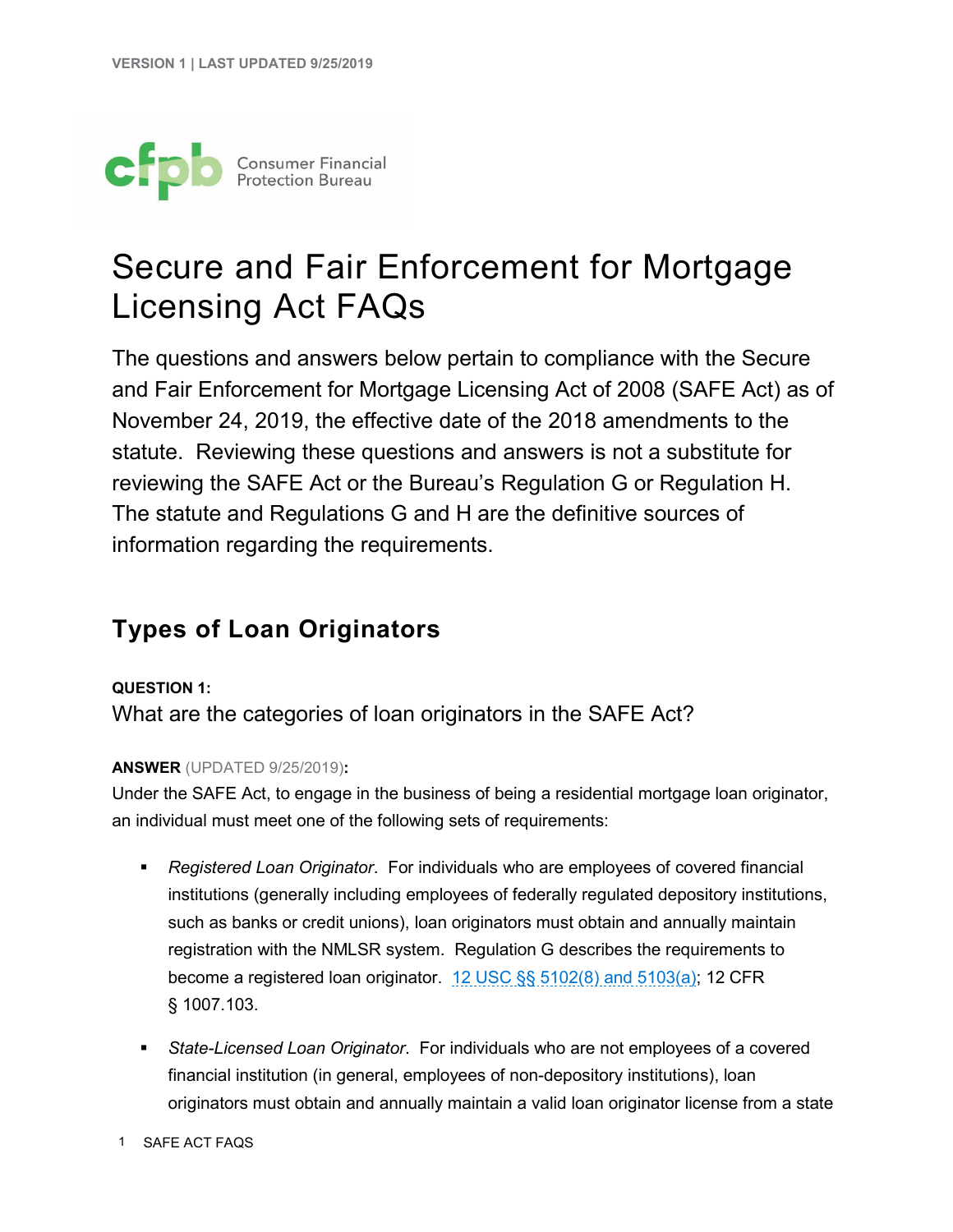and obtain registration with the NMLSR system, which generally is accomplished through the licensing process. State law implements the SAFE Act's requirement to obtain a loan originator license in a state. A loan originator should check with their state to determine the full set of state law requirements for obtaining a loan originator license. 12 USC §§ 5102(12) [and 5103\(a\);](https://uscode.house.gov/view.xhtml?path=/prelim@title12/chapter51&edition=prelim) 12 CFR § 1008.103.

 *Loan Originator with Temporary Authority*. As of November 24, 2019, certain loan originators have temporary authority to act as a loan originator in a state for a limited period of time while applying for a state loan originator license in that state. Not all loan originators are eligible for temporary authority. Temporary authority applies to loan originators who were previously registered or state-licensed for a certain period of time before applying for a new state license. Additionally, loan originators are eligible for temporary authority only if they have applied for a license in the new state, are employed by a state-licensed mortgage company in the new state, and satisfy certain criminal and adverse professional history requirements described in the SAFE Act. More information about these requirements can be found in the SAFE Act, [12 USC §](https://uscode.house.gov/view.xhtml?path=/prelim@title12/chapter51&edition=prelim) 5117.

Note: Registered Loan Originators and State-Licensed Loan Originators are types of loan originators initially established by the SAFE Act when it was enacted in 2008. Loan Originators with Temporary Authority were added to the SAFE Act by § 106 of the Economic Growth, Regulatory Relief, and Consumer Protection Act (EGRRCPA), effective as of November 24, 2019.

### **QUESTION 2:**

### Where can loan originators exercise temporary authority?

### **ANSWER** (UPDATED 9/25/2019)**:**

Beginning on November 24, 2019, a loan originator that satisfies the Loan Originator with Temporary Authority eligibility criteria may act as a loan originator in a state where the loan originator has submitted an application for a state loan originator license, regardless of whether the state has amended its SAFE Act implementing law to reflect the EGRRCPA amendments.

For more information on the Loan Originator with Temporary Authority requirements, see SAFE [ACT Types of Loan Originators Question 1,](#page-0-0) above.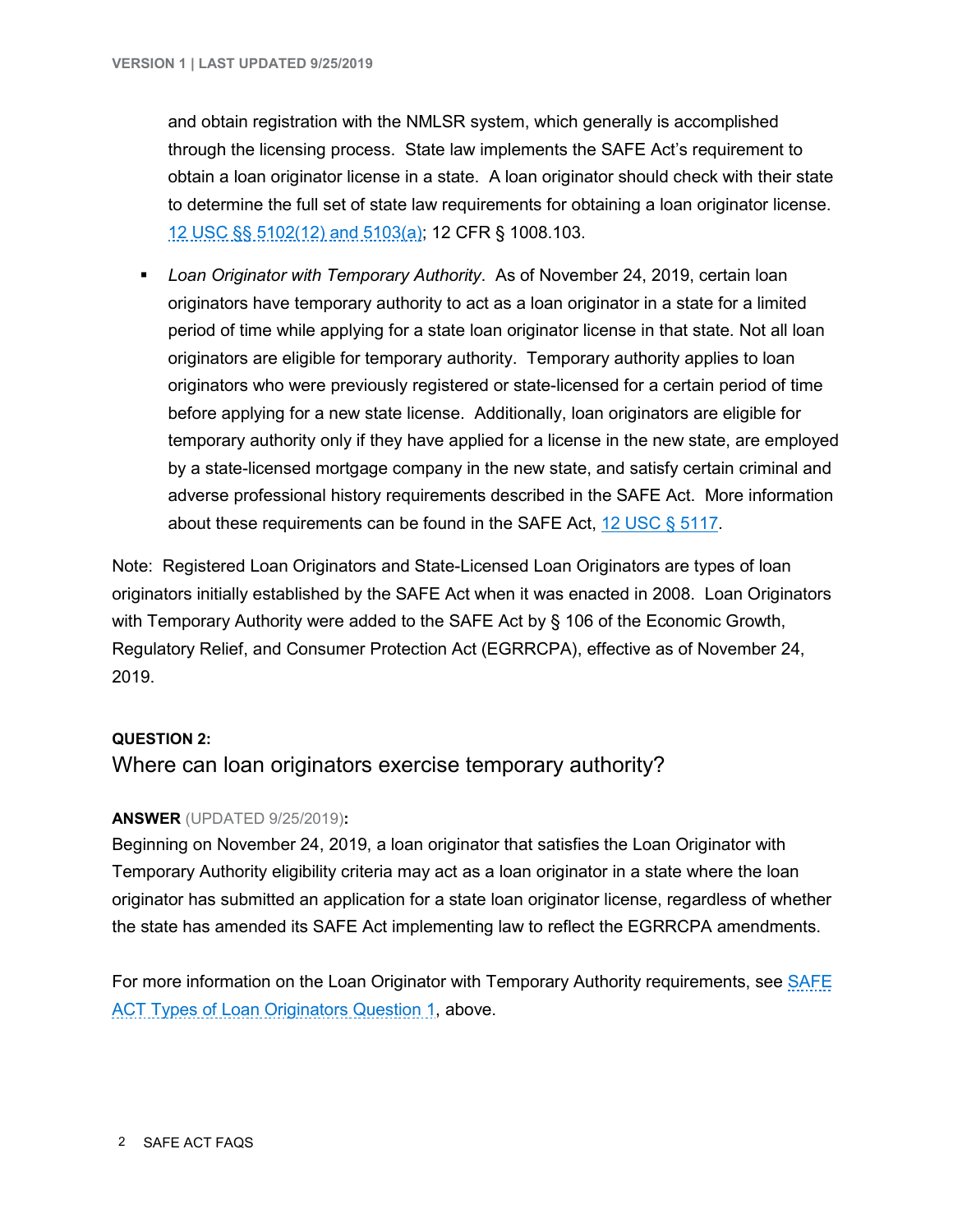# **State Transitional Licenses**

### <span id="page-2-0"></span>**QUESTION 1:**

### What is the Bureau's guidance regarding state transitional license availability under the SAFE Act?

#### **ANSWER** (UPDATED 9/25/2019)**:**

In 2012, the Bureau issued [Bulletin 2012-05](https://www.consumerfinance.gov/policy-compliance/guidance/supervisory-guidance/bulletin-SAFE-act-transitional-licensing-mortgage-loan-originators/) on state transitional licenses in response to several inquiries it received regarding whether states may, consistent with the SAFE Act, permit a level of state reciprocity when granting state loan originator licenses. The Bureau explained that under Regulation H, "a state must require and find, at a minimum, that an individual" has met certain standards before granting an individual a state loan originator license. However, the Bureau stated that where a state is considering a licensing application from an individual who already holds a valid loan originator license from another state, the regulation does not limit the extent to which a new state may consider or rely upon the prior state's findings when determining an individual's eligibility under its own licensing laws. The bulletin also noted that the individual needs to meet a net worth or surety bond requirement, or pay into a state fund, as required by the state.

Provided that the individual meets these requirements and that the state is able to make findings that the loan originator meets all of the applicable standards, the SAFE Act permits transitional licensing in this limited sense.

However, state transitional licenses are not available in every situation. The Bulletin explained that states are not permitted to provide transitional licenses to Registered Loan Originators (who are not also State-Licensed Loan Originators) applying for a state loan originator license. In addition, not all states offer transitional licenses.

A loan originator applying for a state license must follow the application procedures established by the state, and generally must wait to begin acting as a loan originator until the state grants the application, including in transitional license situations. Loan originators who are eligible for temporary authority, discussed in [SAFE Act Types of Loan Originator Question 1](#page-0-0) above, may act as a loan originator in the application state while the state is considering their application.